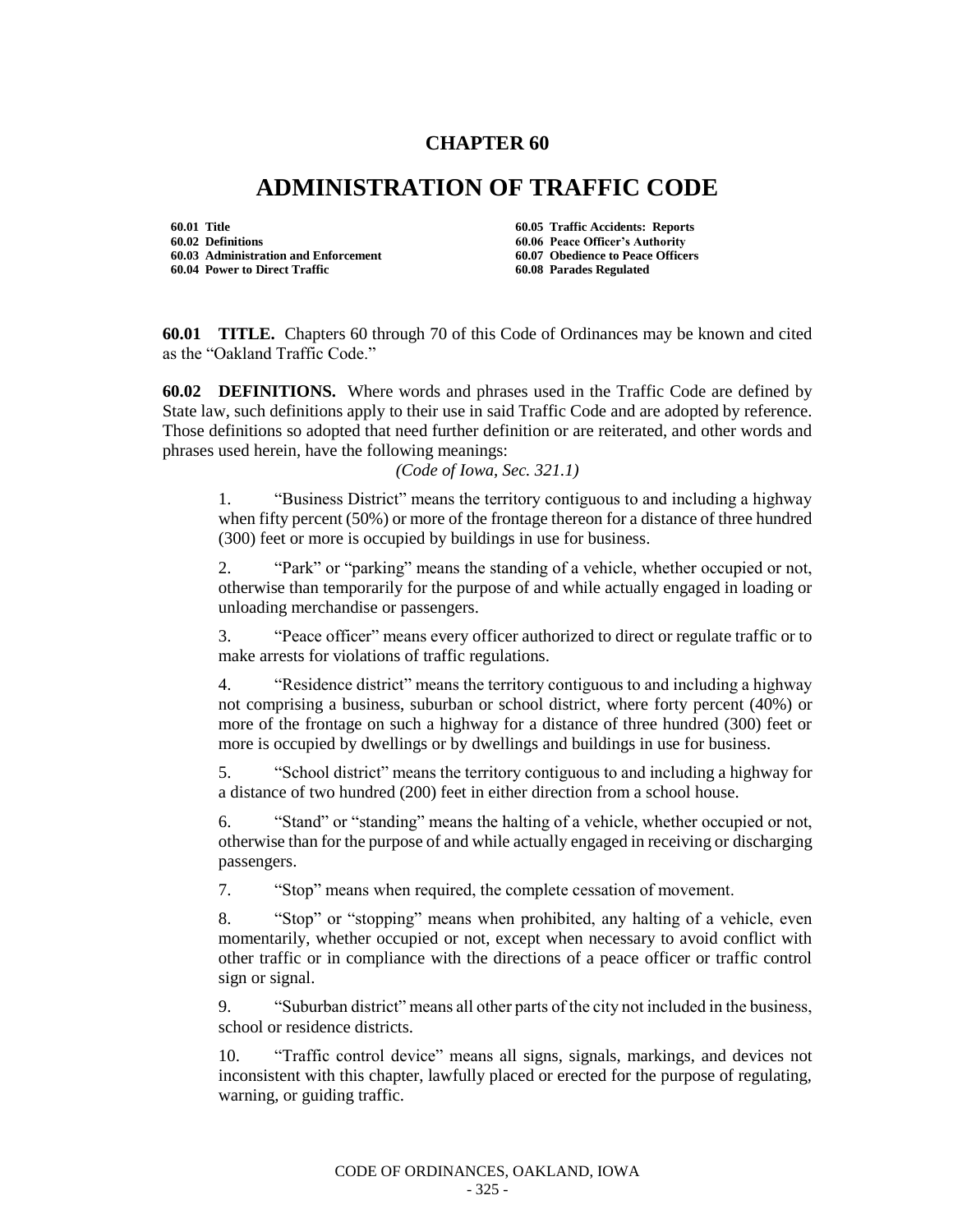11. "Vehicle" means every device in, upon or by which any person or property is or may be transported or drawn upon a public highway, street, or alley.

**60.03 ADMINISTRATION AND ENFORCEMENT.** Provisions of this chapter and State law relating to motor vehicles and law of the road are enforced by the peace officer. *(Code of Iowa, Sec. 372.13[4])*

**60.04 POWER TO DIRECT TRAFFIC.** A peace officer, and, in the absence of a peace officer, any officer of the fire department when at the scene of a fire, is authorized to direct all traffic by voice, hand or signal in conformance with traffic laws. In the event of an emergency, traffic may be directed as conditions require, notwithstanding the provisions of the traffic laws. *(Code of Iowa, Sec. 102.4 & 321.236[2])*

**60.05 TRAFFIC ACCIDENTS: REPORTS.** The driver of a vehicle involved in an accident within the limits of the City shall file a report as and when required by the Iowa Department of Transportation. A copy of this report shall be filed with the City for the confidential use of peace officers and shall be subject to the provisions of Section 321.271 of the *Code of Iowa*.

*(Code of Iowa, Sec. 321.273 & 321.274)*

**60.06 PEACE OFFICER'S AUTHORITY.** A peace officer is authorized to stop a vehicle to require exhibition of the driver's license of the driver, to serve a summons or memorandum of traffic violation, to inspect the condition of the vehicle, to inspect the vehicle with reference to size, weight, cargo, log book, bills of lading or other manifest of employment, tires and safety equipment, or to inspect the registration certificate, the compensation certificate, travel order, or permit of such vehicle. A peace officer having probable cause to stop a vehicle may require exhibition of the proof of financial liability coverage card issued for the vehicle.

*(Code of Iowa, Sec. 321.492)*

**60.07 OBEDIENCE TO PEACE OFFICERS.** No person shall willfully fail or refuse to comply with any lawful order or direction of any peace officer invested by law with authority to direct, control, or regulate traffic.

*(Code of Iowa, Sec. 321.229)*

**60.08 PARADES REGULATED.** No person shall conduct or cause any parade on any street except as provided herein:

1. Definition. "Parade" means any march or procession of persons or vehicles organized for marching or moving on the streets in an organized fashion or manner or any march or procession of persons or vehicles represented or advertised to the public as a parade.

2. Approval Required. No parade shall be conducted without first obtaining approval from the Council. The person organizing or sponsoring the parade shall provide information concerning the time and date for the parade and the streets or general route therefor, and any approval given to such person includes all participants in the parade, provided they have been invited to participate.

3. Parade Not A Street Obstruction. Any parade for which approval has been given and the persons lawfully participating therein shall not be deemed an obstruction of the streets, notwithstanding the provisions of any other ordinance to the contrary.